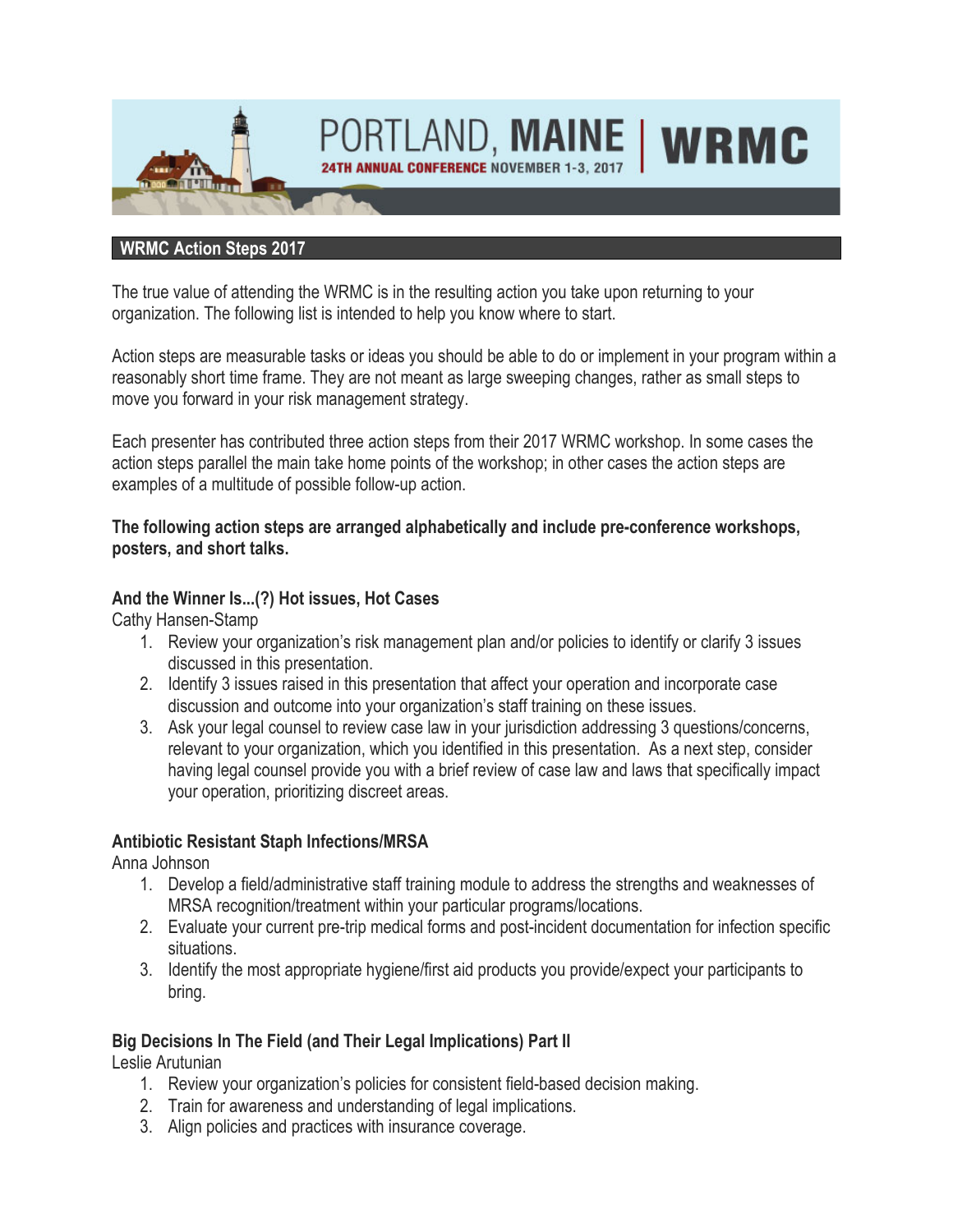#### **Blindspot: Near Miss Trauma**

Brendan Madden

- 1. Re-design your program oversight and mentoring system to flag near-critical incident.
- 2. Train program supervisors to effectively debrief such incidents and provide effective support to affected staff.
- 3. Source an EMDR certified psychologist in your region who can provide counseling to staff as necessary.

#### **Building a Foundation for Understanding Inclusion**

Sydney Clark

- 1. Replace one book you are planning to read on a subject directly related to your work with a book on a similar subject by an author that identifies with a social group outside of the dominant categories.
- 2. Attend, and/or provide incentives for your employees to attend, one seminar or workshop on diversity, equity and inclusion in the outdoor industry within the next 6 months.
- 3. Join or organize a working group within your organization to address one specific area where there is room for improvement concerning diversity, equity and inclusion. Challenge yourself to look beyond sexism and focus on other daunting areas of inclusion in our industry, such as racial and ethnic diversity.

#### **Case Studies in Wilderness Medicine**

Shana Tarter

- 1. Review the experiences in which you have provided medical care, identify at least one thing that was different than you experienced in your training, and share that with your peers.
- 2. The next time you provide care in a remote setting, ensure you step away from the patient/scene, review your notes/verbalize your notes, and create physical or temporal distance before making key decisions.
- 3. Add an extended (12 or more hours) scenario into staff training to prepare instructors for long term care responsibilities.

#### **Collaborative Risk Management: How a Park Agency and Contracted Recreation Providers Facilitate Adaptive Recreation and Risk Management**

March Marchello

- 1. Identify and invite 3-5 individuals from within your organization, collaborating service provider groups, and/or other organizations serving similar populations to meet and consider a team risk management approach.
- 2. Develop and use a risk rating system for each program and track results.
- 3. Visit online instructions for developing Essential Eligibility Criteria.

#### **Communicating Through Crisis: A Holistic Approach**

Skip King

- 1. Help attendees understand how impact of a negative event radiates outwards from the incident, touching a large number of different groups.
- 2. Help attendees understand how to manage the interests of the public, via conventional and social media, in a way that provides the needed information while remaining respectful of victims and survivors.
- 3. Gain practical experience via simulations and role-plays.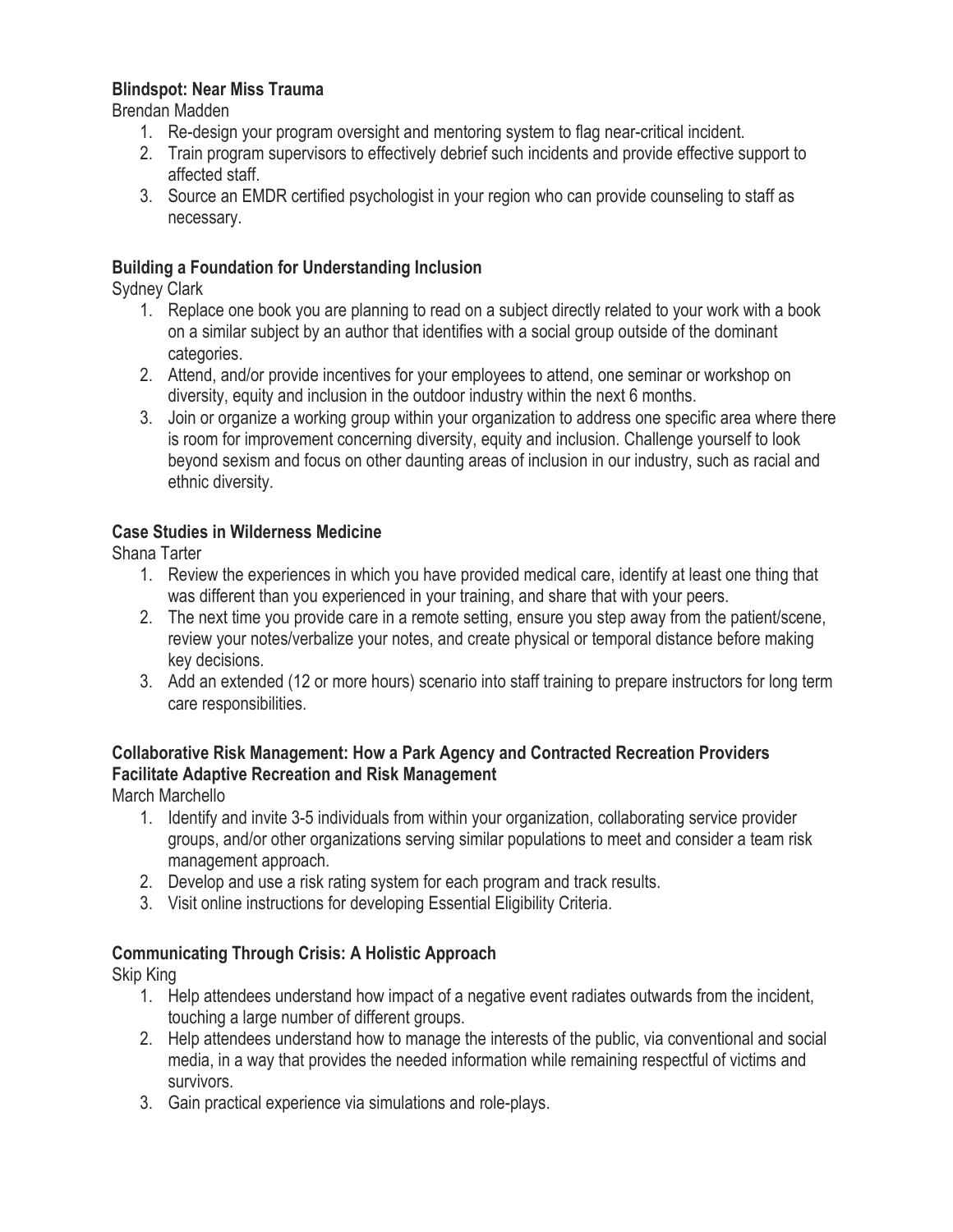## **Continuing the Conversation: A Plenary and Panel Discussion on Gender Questions**

Paul Dreyer

- 1. Identify 3 specific actions to take within the next 6 months to make your organization's policies or presentation more inclusive and welcoming to LGBTQ communities.
- 2. Within the next 3 weeks, facilitate a meeting/gathering with colleagues or friends to talk about your learning from this session.
- 3. Within the next 6 months, develop (or further hone) a method to receive feedback about how equitable and welcoming others perceive your programs to be.

## **Creating a Comprehensive Risk Management Database**

Kathleen Floberg

Participants will leave with:

- 1. Ideas for what types of data to collect
- 2. Processes to analyze and review data
- 3. Ways to move your staff culture towards a "pro-reporting" one

## **Creating a Culture of Practice**

José González

- 1. Schedule a brainstorming session with your team to come up with ways to break down barriers to having your staff practice skills regularly and make it fun.
- 2. Seek out a colleague in the specific area you work in in outdoor education to be your "extra ear" or coach when you are practicing your next skill to master whether it's a parent's call, kayak roll, belay escape, vertical rescue, or any other pertinent skill.
- 3. Identify three important, practice-able skills for each individual or department within your organization. Task them with deciding how to practice them and set a date \_\_\_\_\_ months out to review results

## **Crisis Management: A Preplan in Action**

Drew Leemon

- 1. Build or utilize a simple template to develop a crisis management plan.
- 2. Identify key players in your organization who will be involved with crisis management and assign roles and responsibilities.
- 3. Run a crisis drill to determine current areas of strength and areas that need improvement in your organization's existing crisis response capabilities.

## **Crisis Management: The Traumatic Aftermath**

Will Marling

As an introduction to area of crisis response and intervention:

- 1. To identify emotional needs after a critical incident, risk managers should diagram the emotional impact to determine priorities.
- 2. To equip team leaders with skills to support those harmed and traumatized, risk managers should introduce crisis intervention checklists to team leaders during training.
- 3. To promote physical and emotional health, risk managers should follow a self-care checklist with every managed incident.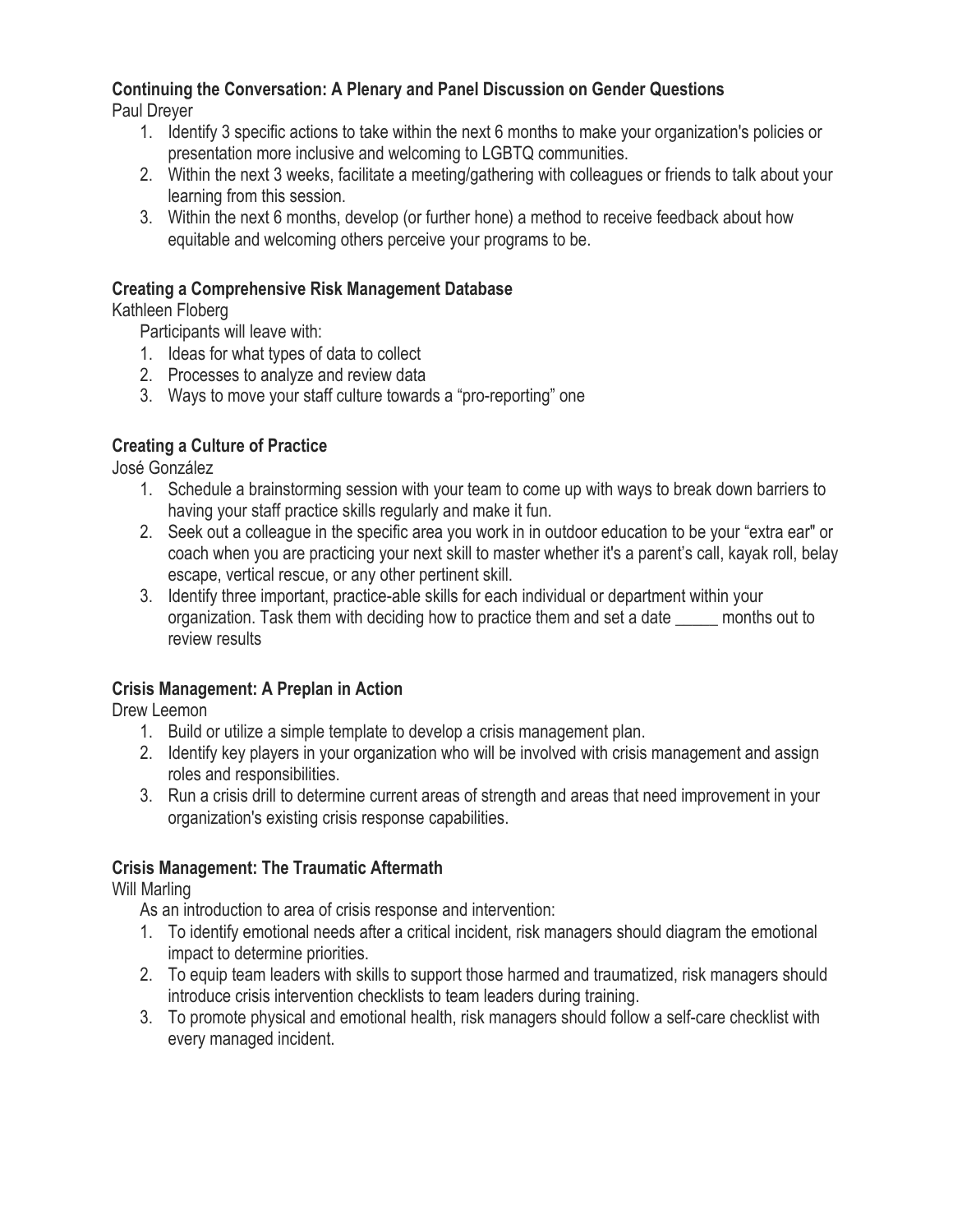#### **Effective Outdoor Program Design and Management**

Paul Nicolazzo

- 1. To reduce incidents within an outdoor program, train your instructors to the point of failure for an accurate self- and organizational-assessment.
- 2. To increase instructor judgment, train your instructors in site management theory followed by field demonstrations and practice using established activity progressions sites.
- 3. In order to design and manage an outdoor program effectively, organizations should consider administrative candidates who are aligned with their mission and vision, have spent numerous years in the field as instructors and staff trainers in the activities they will be managing before being trained and mentored as an administrator.

## **Emotionally Invested Risk Managers**

Casey Montandon

- 1. Create a mission statement that staff/program are invested in and can stand behind.
- 2. Use a training scenario/real life situation to create an emotional response to why Risk management is the priority in the program.
- 3. Using real-life testimonials of parents/loved ones/guardians who are directly affected by the actions of our staff to create a greater responsibility.

## **Getting your Board on Board with Safety and Risk Management Meltdown**

Mark Vermeal

- 1. Evaluate the effectiveness of your Board and Safety/Risk Management Committee in executing their roles in safety governance and oversight.
- 2. Evaluate the composition of your Safety Committee/Risk Management Committee, and the timing and frequency with which they meet. Is the committee composed of members with the skill sets that are necessary to be a valuable resource to staff? Are meetings held with the frequency and at times of year that are useful?
- 3. Implement a tool that uses safety as a metric for evaluating staff performance.

## **Have You Got it Covered? Insurance 101 with Exposure Scenarios that Could Lead to Catastrophic Organizational and Financial Loss**

Steve Neal

- 1. Plan a meeting with your insurance broker, legal counsel and other professionals to review your organization's insurance program coverage with a goal of understanding what is, and what is not actually covered.
- 2. Build a staff training module to promote awareness of relevant coverage and specific steps to mitigate exposures.
- 3. Develop an annual process to ensure all members of your organization understand the importance of timely and accurate reporting of insurable incidents.

## **Honing Accident Analysis Skills: Classic Cases in Outdoor Pursuits**

Jed Williamson

- 1. Participants will learn how to analyze conditions that can lead to accidents.
- 2. Participants will learn a format for analyzing accidents that have happened.
- 3. Participants will learn how to prepare themselves for possible next steps, which could include talking to parents/guardians, peers, administrators, and possibly lawyers – or testifying.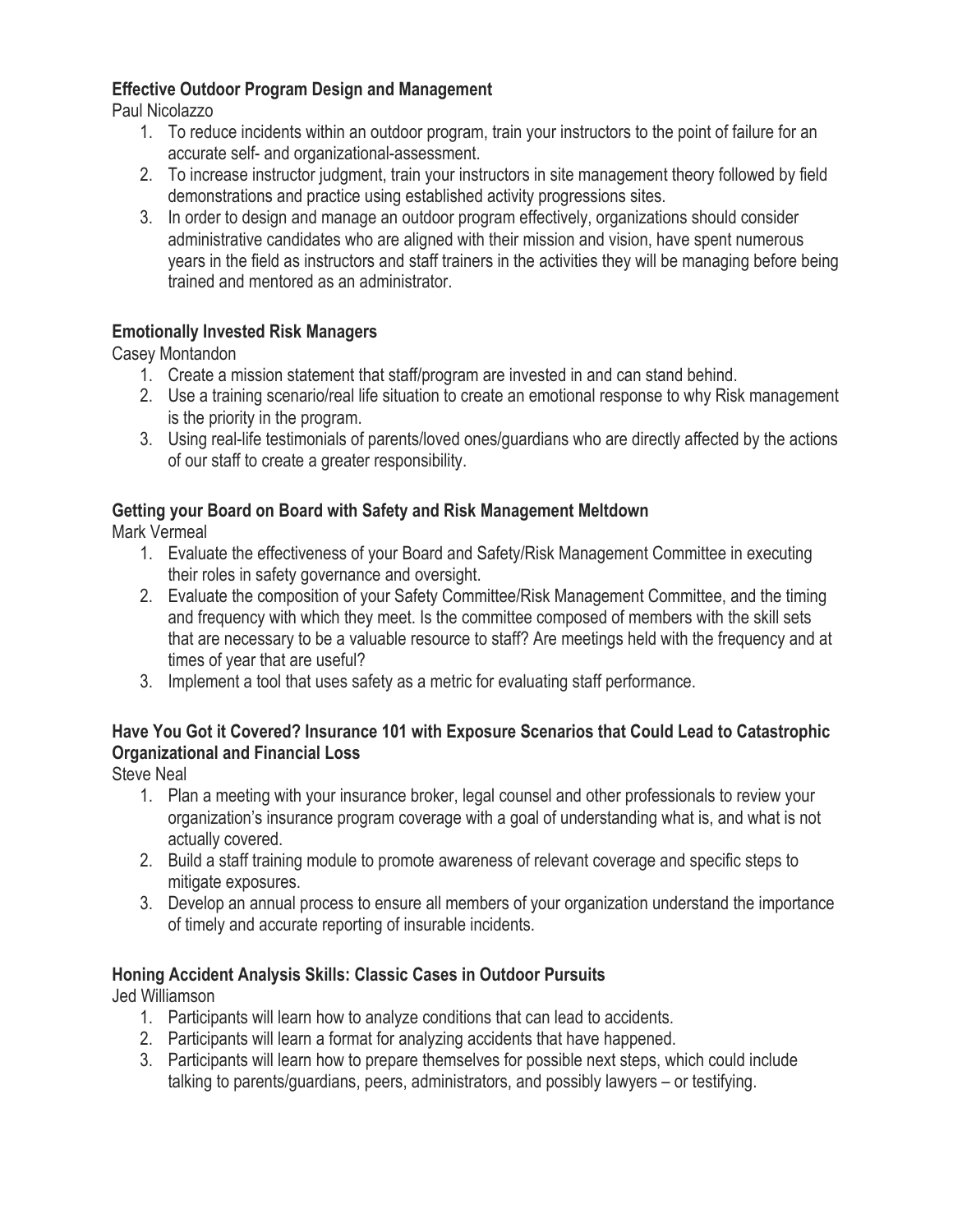#### **Hotchkiss Update: Where are We Now, What's Next?**

Frances Mock

- 1. Assess the scope of the warnings you provide to participants to capture the risks of your activities.
- 2. Confer with a local attorney about the law governing your programs on the scope of your duty of care, your duty to warn, and your program's ability to utilize a participant agreement including a release of liability for negligence.
- 3. Consider additional safety precautions you may need to take to protect participants from known risks.

# **How To Feed Alligators: Ten Things You Need to Know About Communicating in a Crisis**

Skip King

- 1. Gain insight into how reporters actually do their jobs, so that you can better manage media encounters
- 2. Gain insight into proper management of social streams during a crisis, so that you can both share information the press doesn't want to report and have better odds of controlling the spread of misinformation
- 3. Gain insight into pre-planning so that you can be more effective in both mediums.

## **How to Train High School Teachers to Safely Lead International Trips**

Angus Murray

- 1. Review upcoming trips with a RAMS (Risk Assessment and Mitigation Strategy) document during workshop.
- 2. Review effective practices of their own programs using the 10 effective practices from the CAIS document.
- 3. Review how staff are prepared at their organization to lead off site trips.

## **Incident Management from a Litigator's Perspective: Facts, Honesty, and Compassion as Lawsuit Avoidance Techniques**

Leah Corrigan

- 1. Review written materials discussing inherent risk and assumption of risk, and marketing materials to determine if message is honest and consistent.
- 2. Meet with staff and administrators to train on the importance of being comfortable with discussing inherent risk and getting client buy-in, and develop techniques that work within your organization for discussing and training on these issues.
- 3. Review your emergency response planning to determine if the methods or training are inconsistent with the bedrock principals of honesty, empathy, and information.

## **Incident Response: The Aftermath of Infectious Disease Exposure**

Caroline Nassif

Here are our top 3:

- 1. Develop clear roles for your incident response team members that match your organization's needs for when a crisis arises.
- 2. Develop clear protocols when various partners are involved who is responsible for what, and who is in charge.
- 3. Consider what you would do when one of your own staff, or one of your stakeholders, is personally affected by the incident.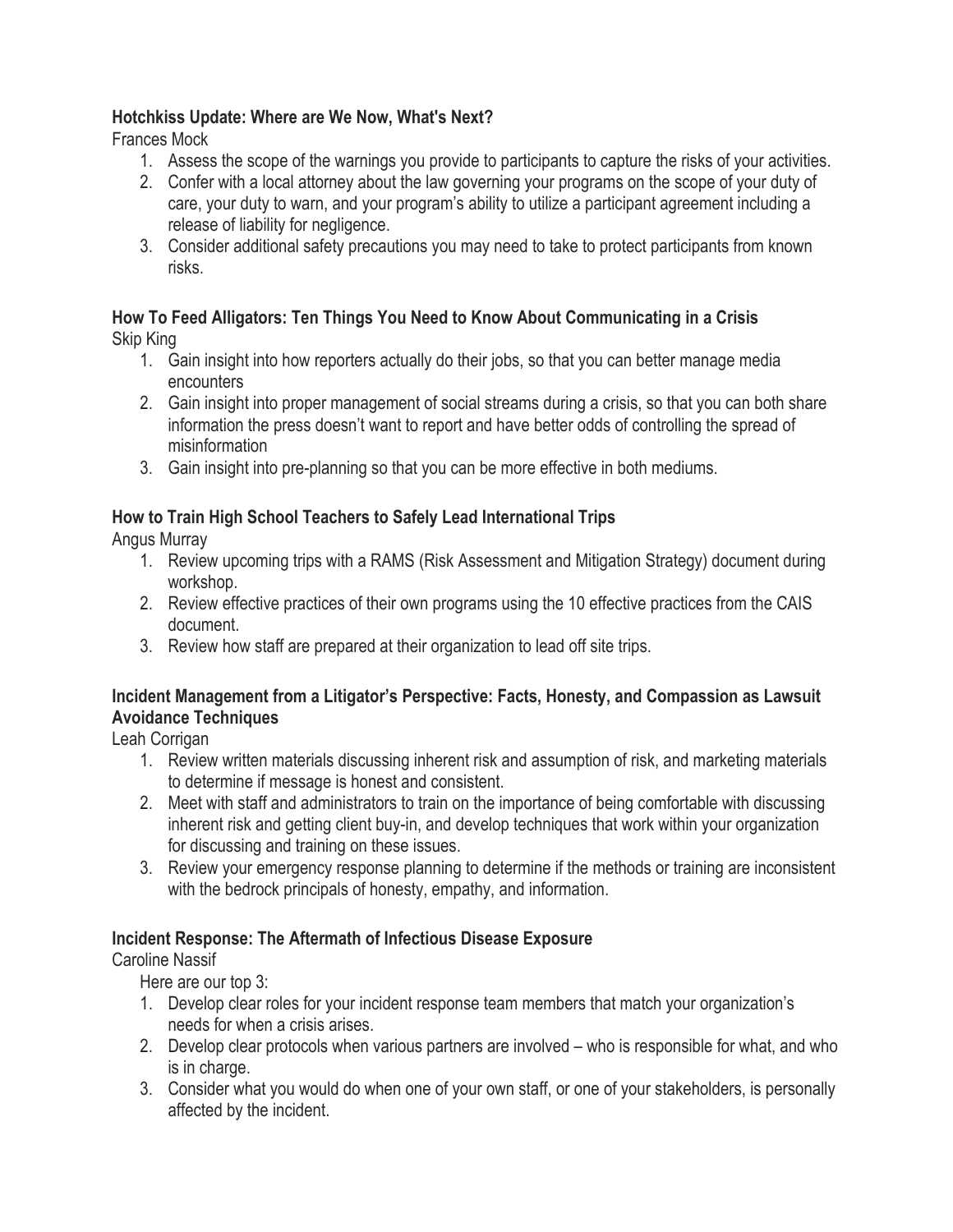We thought these would also be good action steps from our presentation:

- 4. Clarify which entities your organization needs to inform in case of an emergency. For example: local authorities, Public Health Department
- 5. Develop a clear template for reporting incidents that outlines the parties involved, visibly displays the timeline of events, and lists action steps.
- 6. Don't forget to recognize your team for a job well done we have an amazing team and we want them to know they are appreciated.

#### **Injury in the Wild: Understanding and Preventing Outdoor Education Injury Incidents** Clare Dallat

- 1. Review the incident reporting tools your organisation uses and whether these tools facilitate a healthy 'no blame' reporting culture.
- 2. Identify whether your organisation's incident prevention development process is data-driven and whether it values the input from key stakeholders.
- 3. Using the NET-HARMS 'Hierarchical Task Analysis', review and conduct one that applies to your own organisation to enable the specific tasks associated with the design, planning and conduct of your programs to be risk assessed/ reviewed.

#### **Interagency Incident Response: SAR Case Studies and Paddlecraft Safety**

Steve Neal

- 1. Commit to pre-incident outreach to Federal, State and local gov't agencies, and other stakeholders.
- 2. Review your program and incident response plans to incorporate paddle sport safety preparedness and regional interagency coordination.
- 3. Coordinate a table top or real-time drill of your critical incident response plan that incorporates the role of regional stakeholders.

## **Leading Beyond Invincibility, Group-Think, Stupidity, and Other Catastrophic Attitudes**

Lester Zook

- 1. Leaders should return home from the conference and read their organization's incident reports from the previous season, looking to identify evidence of "the human element" in each. These can be used to create learning case studies and develop experiential training approaches.
- 2. Leaders should identify elements in their client preparation and group-relationship building processes that may unwittingly foster group-think or destructive goal pursuit dynamics.
- 3. Leaders should consider developing an accountability relationship (with another leader, mentor, colleague) as a forum for conversing about and understanding personal leadership practices/tendencies that could become dangerous.

#### **Lessons from the Lava Mountain Fire: Planning, Communications, Evacuation, and Post-Crisis** Matthew Cook

- 1. How to connect with local resources to create a plan that is realistic and actionable if an evacuation is necessary from your location.
- 2. How to plan for success WITH participants and not in spite of them.
- 3. What questions to ask your insurance broker and your insurance company in preparing for a potential loss of income or business interruption.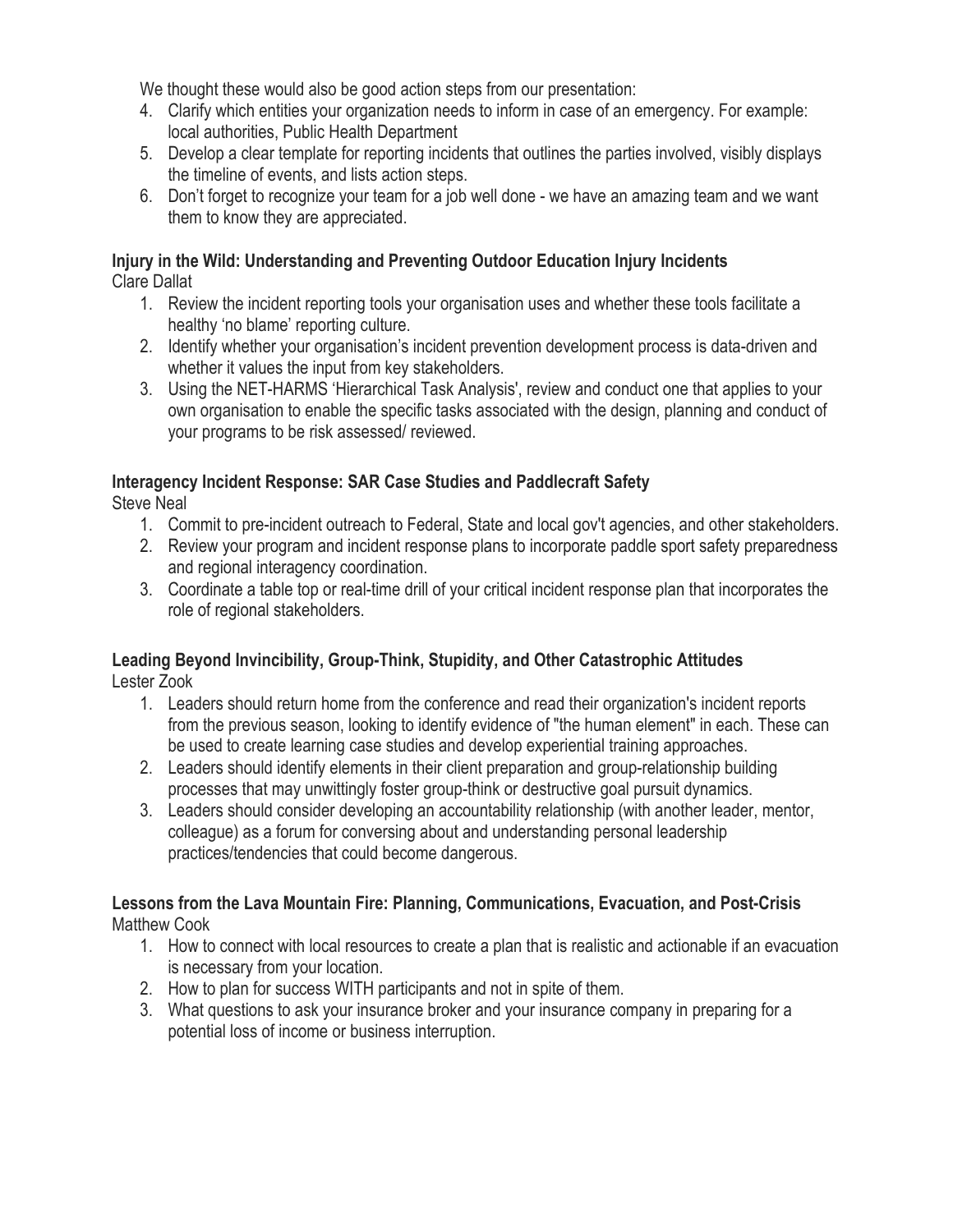#### **Dech<sub>i</sub>ta Nezo Gots'udí (Living on the Land in a Good Way): Decolonization, Indigenous Knowledges, and Risk Management Planning**

Jess Dunkin

- 1. Identify the Indigenous group(s) whose territory you live and work in. Learn more about your obligations as a guest in this territory.
- 2. Review your programming to see how it privileges certain ways of relating to and being on the land over others.
- 3. Explore how decolonizing and anti-colonial methodologies can make your organization and risk management plans more equitable.

#### **Managing Behavioral Crisis in the Remote Setting**

Laura McGladrey

- 1. Identify the purpose and intent of your screening and the information needed from applicants that is congruent with that purpose–eliminate questions from your screening protocol that do not support its purpose and intent.
- 2. Identify areas of sensitivity and privacy in your enrollment/application process and craft appropriate mental health related language/questions for screening interviews.
- 3. Identify areas of your enrollment/application process that are subject to the relevant laws discussed in this session and work with an attorney familiar with your state's and federal laws to review your application and screening process. Plan time to educate and train your staff on mental health and privacy issues.

## **Managing Risk Through Participant Engagement**

Sara Stinnette

- 1. Review all pre-program/activity paperwork to ensure it includes all pertinent information for participants to help manage their own risks.
- 2. Identify three key moments during your program/activity that participants can be involved in managing the group's safety. Share these times with instructors to create teachable moments throughout your course.
- 3. Create a list of health/safety questions for instructors to complete right after participants have left. These questions should help your organization gather any health information that participants and their families may need going forward.

#### **Navigating Health, Safety, and Security Abroad**

Bill Frederick

- 1. To better anticipate potential incidents and emergencies abroad and effectively reduce their likelihood.
- 2. To more effectively respond to incidents and emergencies abroad and to mitigate the harm to all stakeholders.
- 3. To more strategically design all aspects of international programming.

#### **NOLS Risk Management Training for Administrators**

NOLS Staff

- 1. Take two exercises from the training and use them in in an administrative staff training in the next six months.
- 2. Ask your insurance carrier if they have tools that you can use for driving training.
- 3. Clarify emergency response roles and procedures, in writing, with your contractors.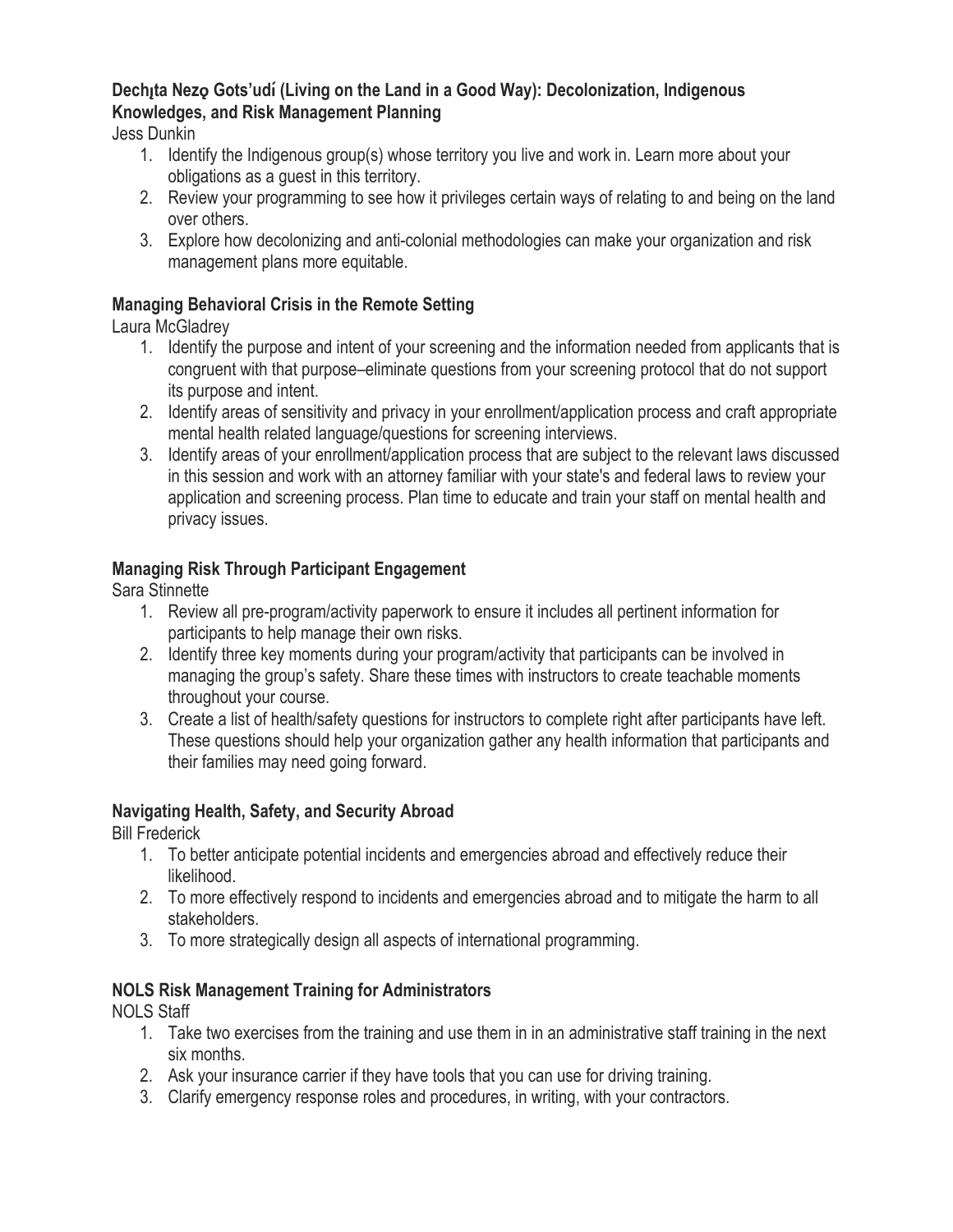#### **Now What? Bringing the WRMC Back to Your Organization**

Alex Kosseff

- 1. Develop a plan to bring ideas from WRMC to participants' organization/program.
- 2. Identify internal organization/program supporters and external resources to support the action plan.
- 3. Identify the next points of learning based on ideas from WRMC.

#### **Offering Perspective: Industry Standards and Practices: What Does this Mean for Your Program?** Steve Pace

Use your improved understanding of the legal and practical implications of internal and external standards and practices to:

- 1. Review your organization's current internal practices and consider your intent and purpose–is your guidance delivering an accurate, appropriate and do-able construct for your staff? Adjust as appropriate.
- 2. Review your organization's current practices and compare them to relevant published standards and to current practices in the industry; adjust your practices as it appears prudent.
- 3. Get involved! Voice your concerns or comments if you believe that published standards or current practices could be improved or should be changed.

#### **Online Tools to Enhance Instructor Training**

Ryan Jaret

- 1. Identify opportunities to develop online pre-training materials to frontload information for your staff, and enhance in-person training effectiveness.
- 2. Evaluate you current training model, and develop instructor-centric resources.
- 3. Identify three to five ways that you could use online resources to level-set expectations for your staff.

#### **Parent Phone Call Practice Lab**

NOLS Staff

- 1. Identify two characteristics or behaviors of potential parents (or clients) that are likely to hook you into angry or defensive communication. Write down one strategy for responding constructively to each of those behaviors.
- 2. Identify five pieces of information you want to have written down before making your next parent phone call about a behavioral incident. Then do the same for a medical incident. Incorporate those lists into your next staff training.
- 3. Identify two people in your program or a similar program who can serve as resources for you in preparing for or debriefing a challenging parent phone call. Contact those people in the next six months about serving as resources for you in the future.

#### **Positive Behavior Supports in Experiential Settings**

Brett Billings

- 1. Identify how a multi-tiered system of support can help organize staff responses to clients' behavior in experiential settings.
- 2. Identify positive behavior interventions and supports that can be used in experiential settings.
- 3. Identify best practices for systematically and consistently reinforcing desired client behavior.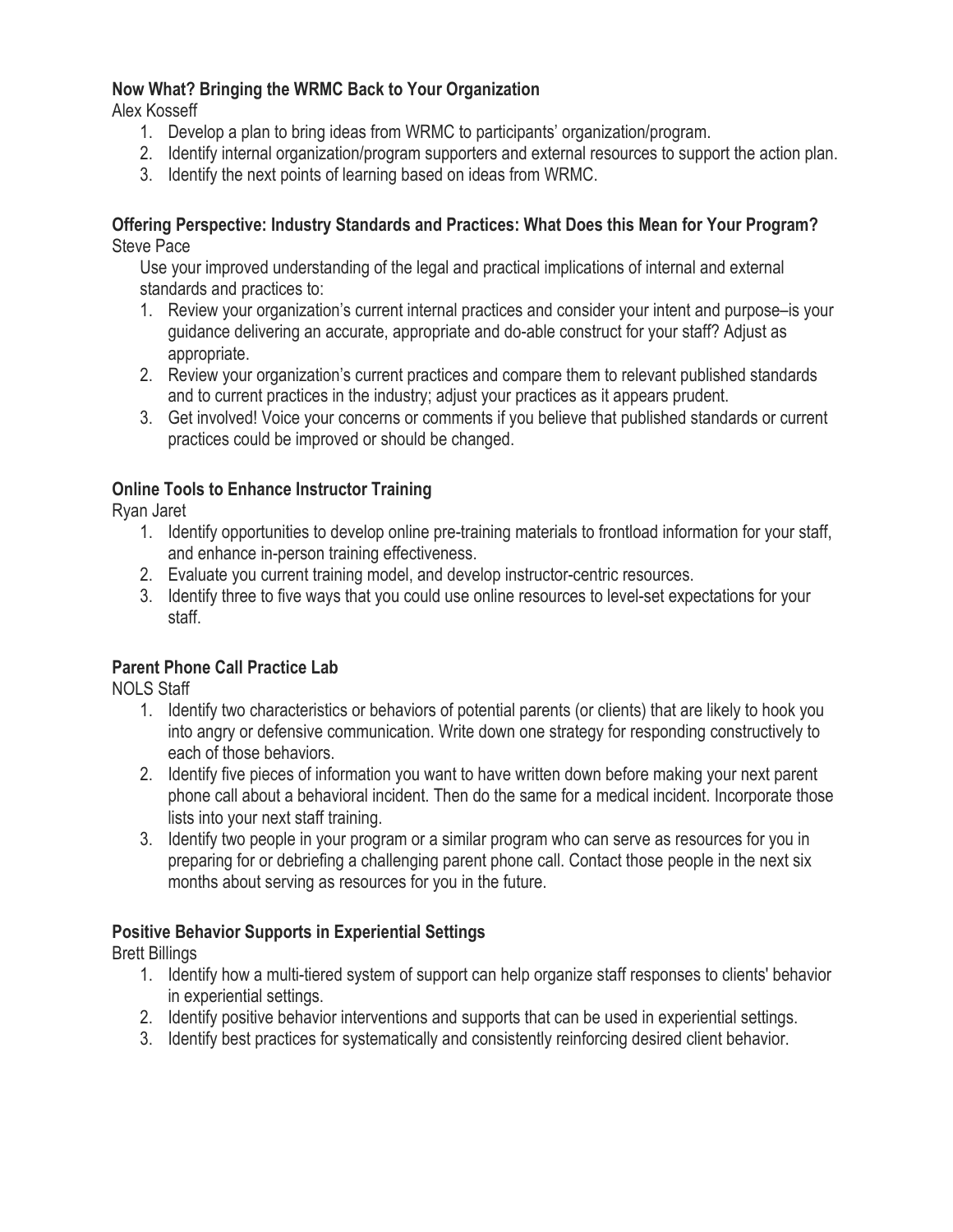#### **Practicing your Worst Nightmare: A Realistic Emergency Response Exercise Gretchen Ostherr**

- 1. Create an interactive, realistic, scenario-based emergency response training to use with leaders in your organization. Build practice and role plays into your emergency response training to prepare leaders for emergencies.
- 2. Review your Emergency Response Plan (ERP) and other resources to identify gaps in your communication, media relations and operational response.
- 3. Create an Incident Response Matrix to guide your organizational response to different types of incidents.

#### **Pre and Post Course Briefing as a Tool in Your Risk Management System**

Josh Firmin

- 1. Develop pre-course and post-course briefing guides that cover discussion points relevant to your organization.
- 2. Incorporate pre-course and post-course briefings into your organizations current course flow system.
- 3. Create a system to record and save pre-course and post-course briefing notes so information can be easily accessed and revisited for future courses.

#### **Protecting Your Program with Paper**

Reb Gregg

Review your documentation, internal and external, and consult qualified counsel regarding alignment between the protection you want, and the protection you now have, in light of the contents of this presentation. Make the changes if necessary.

#### **Rescue Me! Experience a Response to a Critical Incident Scenario on a Remote Maine Island** Adam Shepherd

1. Plan and execute a full organization wide crisis response drill.

- 2. Develop a crisis response that incorporates field management of an incident, organizational wide response the incident, and post incident debrief/strategies.
- 3. Develop coordinated response to critical incidents with local authorities (Portland Fire Dept., Coast Guard, and/or Cumberland Sheriff's department).

#### **Root Cause Analysis: A Technique for Incident Investigation**

Mark Vermeal

- 1. Identify areas of Organizational resistance to root cause analysis.
- 2. Revise incident reporting paperwork to incorporate appropriate root cause analysis techniques and outcomes.
- 3. Develop an incident analysis training course for Program Administration staff.

#### **Screening for Mental Health: Medical Legal Considerations**

Ann McCollum

- 1. Participants will identify 3 reasons why collecting and storing mental health information may present risks to the program.
- 2. Participants will describe privacy laws that relate to information gathering and storage in mental health and addiction.
- 3. Participants will describe 3 areas that require special consideration when asking mental health related questions.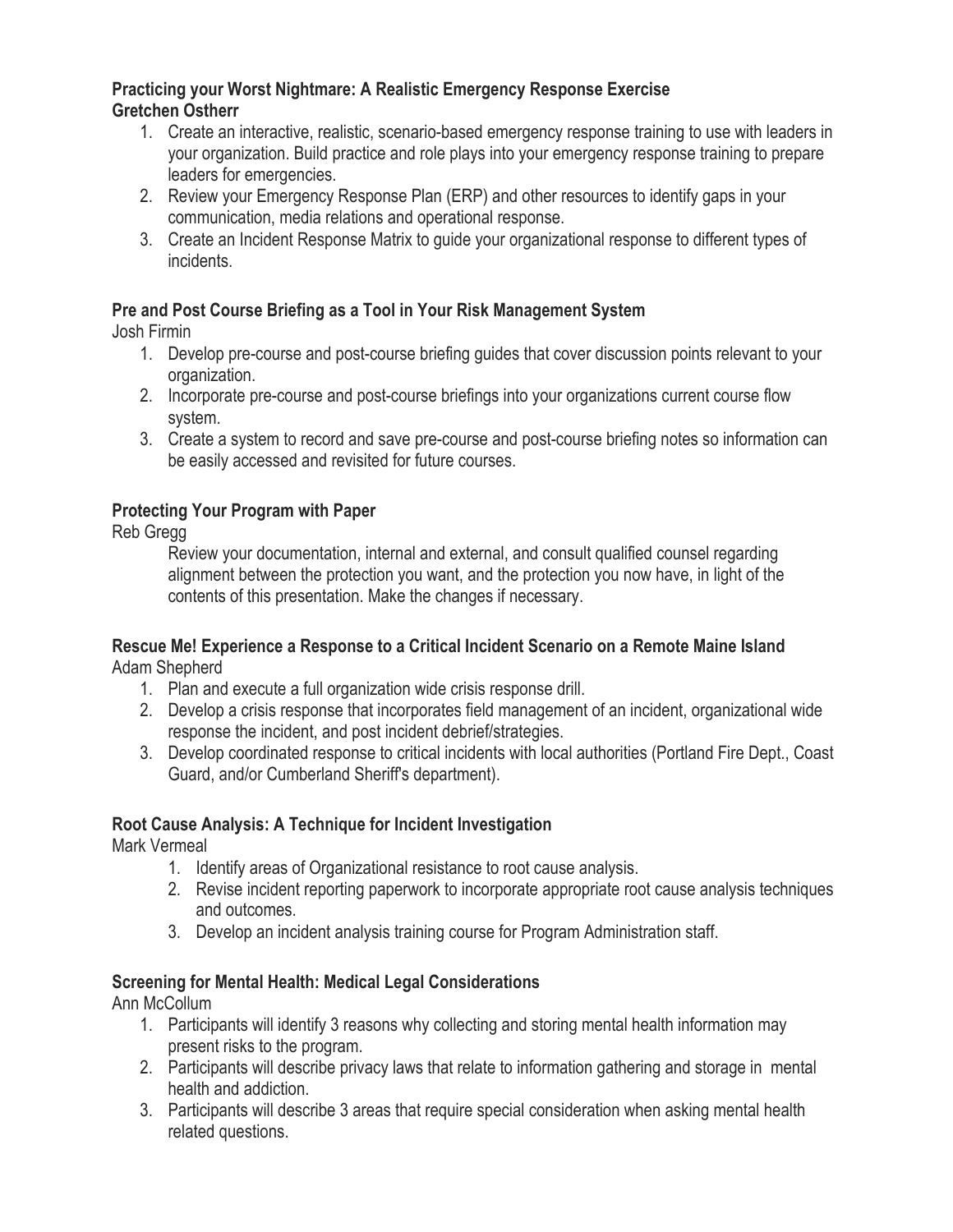#### **Screening Participants for International Programs**

Bill Frederick

- 1. Develop an Essential Eligibility Criteria for international programs.
- 2. Develop pre-existing management plans for international programs.
- 3. Create a destination program matrix for matching applicants to appropriate destinations.

#### **Steering the Ship: Risk Management Training for Executives, Board Members, and Senior Leadership**

Steve Smith

- 1) Plan a meeting with senior staff to assess organizational structure, roles and culture pertaining to risk management.
- 2) Evaluate how you receive and respond to incident data, not just critical incidents.
- 3) Identify three ways for the ED to role model and inspire a culture of risk management.

#### **Strengthening Your Culture of Safety Through Onsite Safety Briefings**

Caroline Dunn

- 1. Meet with your staff. Have each person independently describe the main hazards on your program and how to mitigate them. Share your responses, and identify areas to share knowledge and increase understanding.
- 2. Create an informed, full list of hazards on your program based on the above activity to inform your safety briefing.
- 3. Incorporate practicing safety briefings into staff training.

#### **Student Applications and Interviews: Managing Risk Before Your Expedition**

Colby Smith

- 1. Plan an internal review of your information gathering process and identify potential strengths and weaknesses. How does it enhance your risk management?
- 2. Find 5 questions that could enhance your organizations information process?
- 3. Identify technological advances that could enhance your organizations information process?

## **Training Your Staff to Provide Opportunities for Participant Independence Practice**

Anne Peick

- 1. Make a list of three questions you'd like your staff to ask when preparing to provide students with the opportunity for an independent activity.
- 2. Make a list of three questions you'd like your staff to ask when assessing a participant's readiness to participate in an independent activity.
- 3. What are signs that a participant or participant group is not ready for an increased level of independence?
- 4. Bonus question: What role will junior staff play in providing independent activities?

## **The Assessment and Management of Spine and Spinal Cord Injuries in the Field: Where We Started, Where We are Now, and Why**

Paul Nicolazzo

- 1. Review the spine management guidelines taught to your staff in wilderness medicine courses.
- 2. Contact your SAR and EMS agencies in your program areas to see what their current spine management guidelines are. Be prepared, they may differ.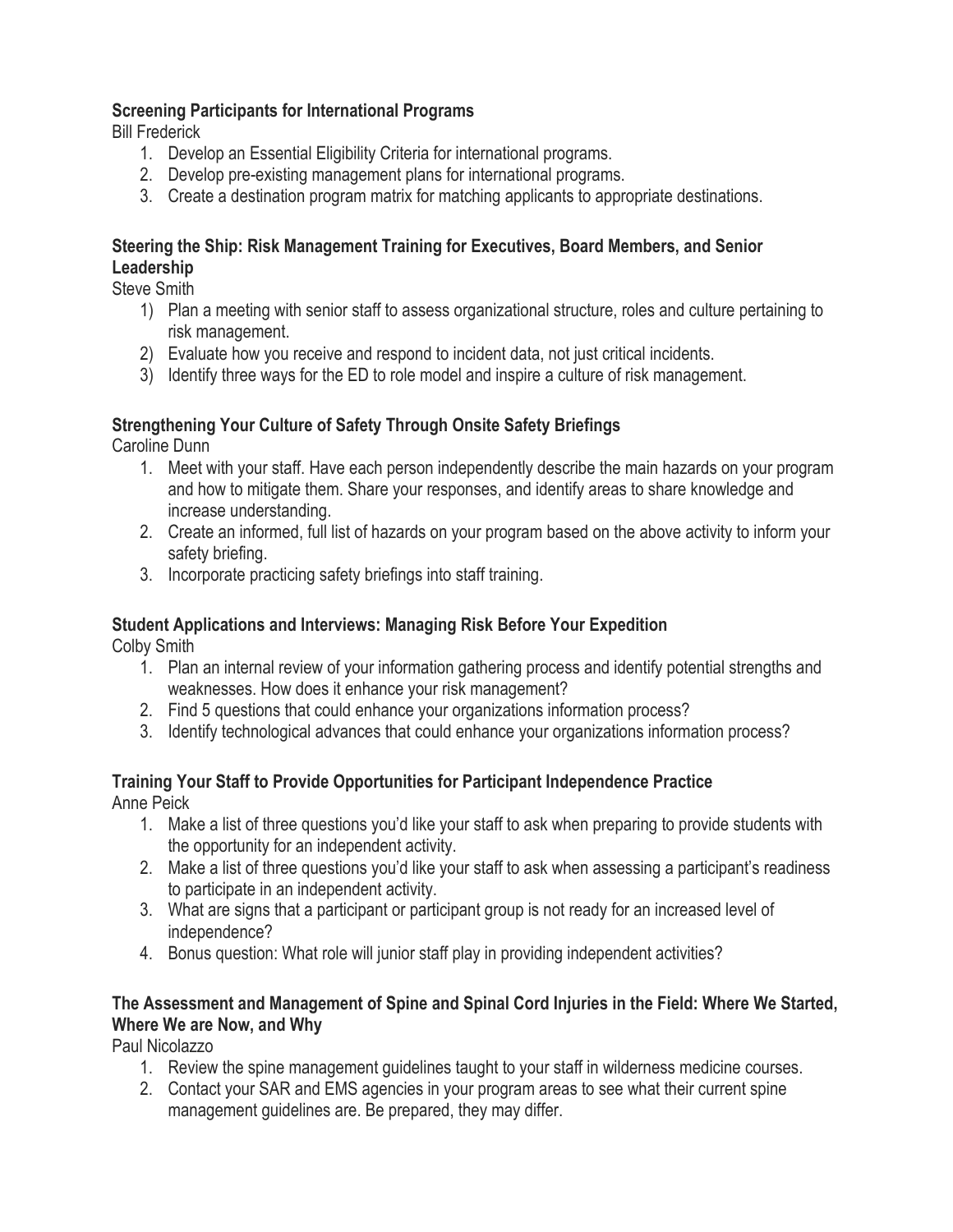3. Plan a meeting with your organization's physician advisor (and perhaps your risk management team) to discuss how your staff should manage potential spine and spinal cord injuries in the field given the current research and options.

#### **The Checklist Manifesto and Beyond**

Al Wright

- 1. Outdoor staff and managers will evaluate current-use checklist for effectiveness.
- 2. Staff and managers will adopt improved check-lists for their adventure activities.
- 3. Managers will adopt practices for training staff in use of the checklist system and the crew resource management training system.

#### **The Foreign and Familiar: International Programming as a Benefit for Wilderness Programs**  Tim Hare

- 1. Create a clear plan and curriculum for building rapport and healthy relationships within your groups, regardless of your program objectives.
- 2. Identify areas where low perceived risk may be creating complacency in your risk management.
- 3. Evaluate the program complexity barriers to addressing risk management in your program and commit to two approaches that overcome these hurdles by converting these complications into better preparation.

#### **Throwing Ropes on a River: Tool or Liability?**

Nate Ostis

- 1. Modify all throwbags to eliminate inherent risks with entrapment.
- 2. Develop training regime that allows for proficient use of this high risk tool.
- 3. Create accountability system to verify throwbags are in acceptable field condition and that staff are actively maintaining their skill base.

#### **Top 10 General Dos and Don'ts to Avoid Liabilities**

Tracey Knutson

- 1. Entities should have greater awareness of where their practices intersect with new and increasing liabilities.
- 2. Entities will have a heightened awareness of what the latest greatest claims are being made by plaintiffs and their counsel and how to avoid those traps.
- 3. Entities will be able to take these issues back and examine their existing policies and procedures for areas that can and should be updated or revisited.

#### **Training Simulations: Principles and Best Practices for Effective Learning**

Katie Nelson

- 1. Improve implementation of field staff simulation training using these best practices and principles of effective delivery.
- 2. Deliver, to field staff instructors, new (and/or improved) simulation trainings in a progression to ensure appropriate understanding, implementation and execution of learning in the field.
- 3. Assess the effectiveness of current training strategies and design a plan to add at least 1 (or more) simulation trainings to appropriate subject areas.